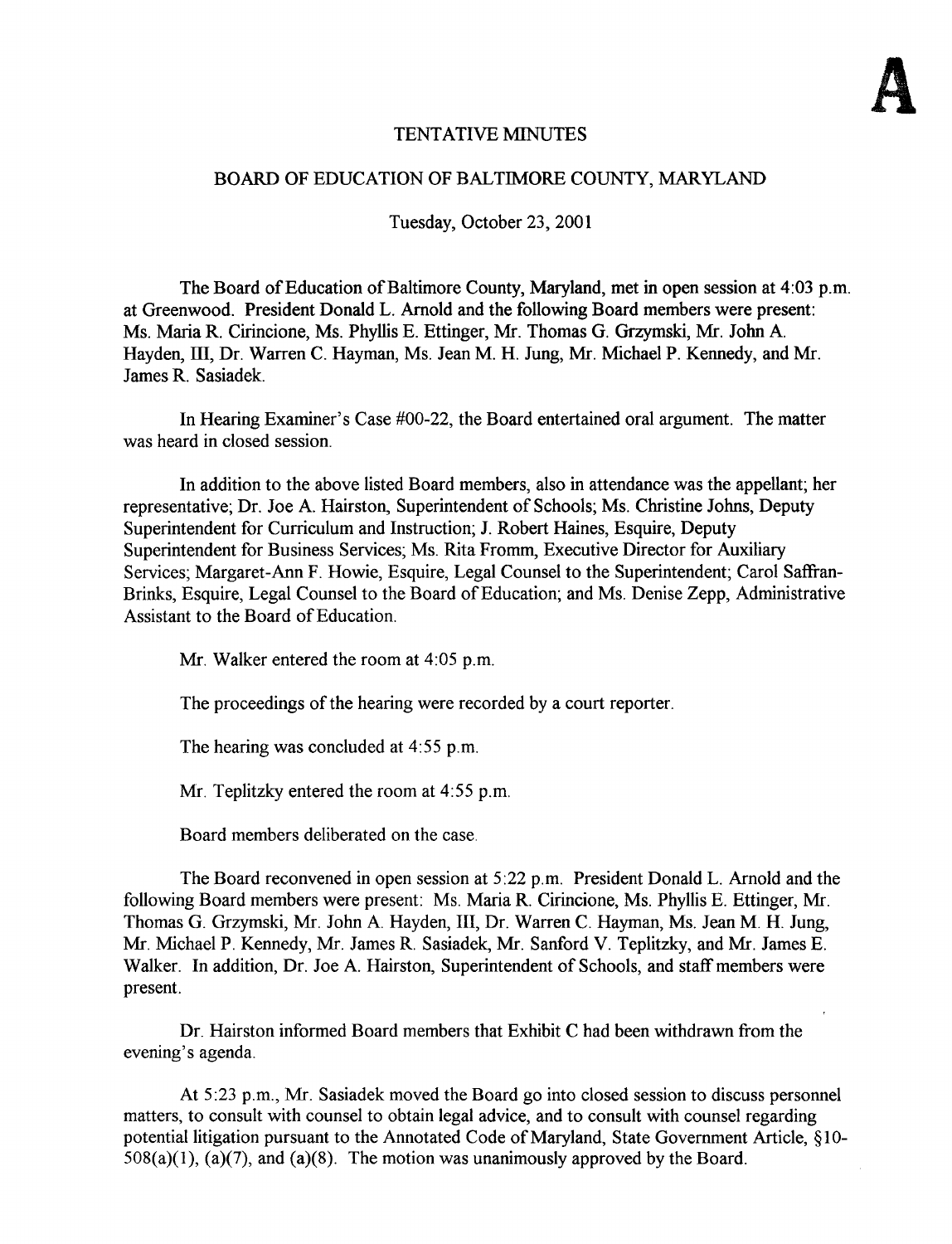## CLOSED SESSION MINUTES

Mr. Grimsley reviewed the appointment on tonight's agenda.

Ms. Saffran-Brinks introduced Mr. Thomas Bostwick, Assistant County Attorney. (Mr. Bostwick assisted in the investigation of the case to be described and in the recommendation presented to the Board.)

Mr. Hayden left the room at 5:28 p.m.

Ms. Saffran-Brinks provided Board members background information with regard to <sup>a</sup> matter currently being litigated and a proposed settlement recommendation. The Board reached <sup>a</sup> consensus in this matter and directed Ms. Saffran-Brinks how to proceed.

Mr. Hayden re-entered the room at  $6:12$  p.m.

Ms. Howie briefed the Board on its legal responsibilities with respect to <sup>a</sup> particular issue . Dr. Hairston also informed the Board that there is the potential for litigation in this matter.

At 6:33 p.m., Mr. Sasiadek moved to adjourn the closed session for a brief dinner recess. The motion was seconded by Mr. Walker and approved by the Board.

#### OPEN SESSION MINUTES

The Board of Education of Baltimore County, Maryland, reconvened in open session at 7:30 p.m. at Greenwood. President Donald L. Arnold and the following Board members were present: Ms. Maria R. Cirincione, Ms. Phyllis E. Ettinger, Mr. Thomas G. Grzymski, Dr. Warren C. Hayman, Mr. Michael P. Kennedy, Mr. James R. Sasiadek, Mr. Sanford V. Teplitzky, and Mr. James E. Walker. In addition, Dr. Joe A. Hairston, Superintendent of Schools; staff members; and members of various civic, employee, and community organizations were present as was the media.

## PLEDGE OF ALLEGIANCE

The open session commenced with the Pledge of Allegiance to the Flag, which was led by Ms. Kelli Nelson, a member of the Citizens Advisory Committee for Special Education, and a period of silent meditation for those who have served education in the Baltimore County Public Schools.

Mr. Arnold informed the audience of the various sessions in which Board members had participated earlier in the afternoon.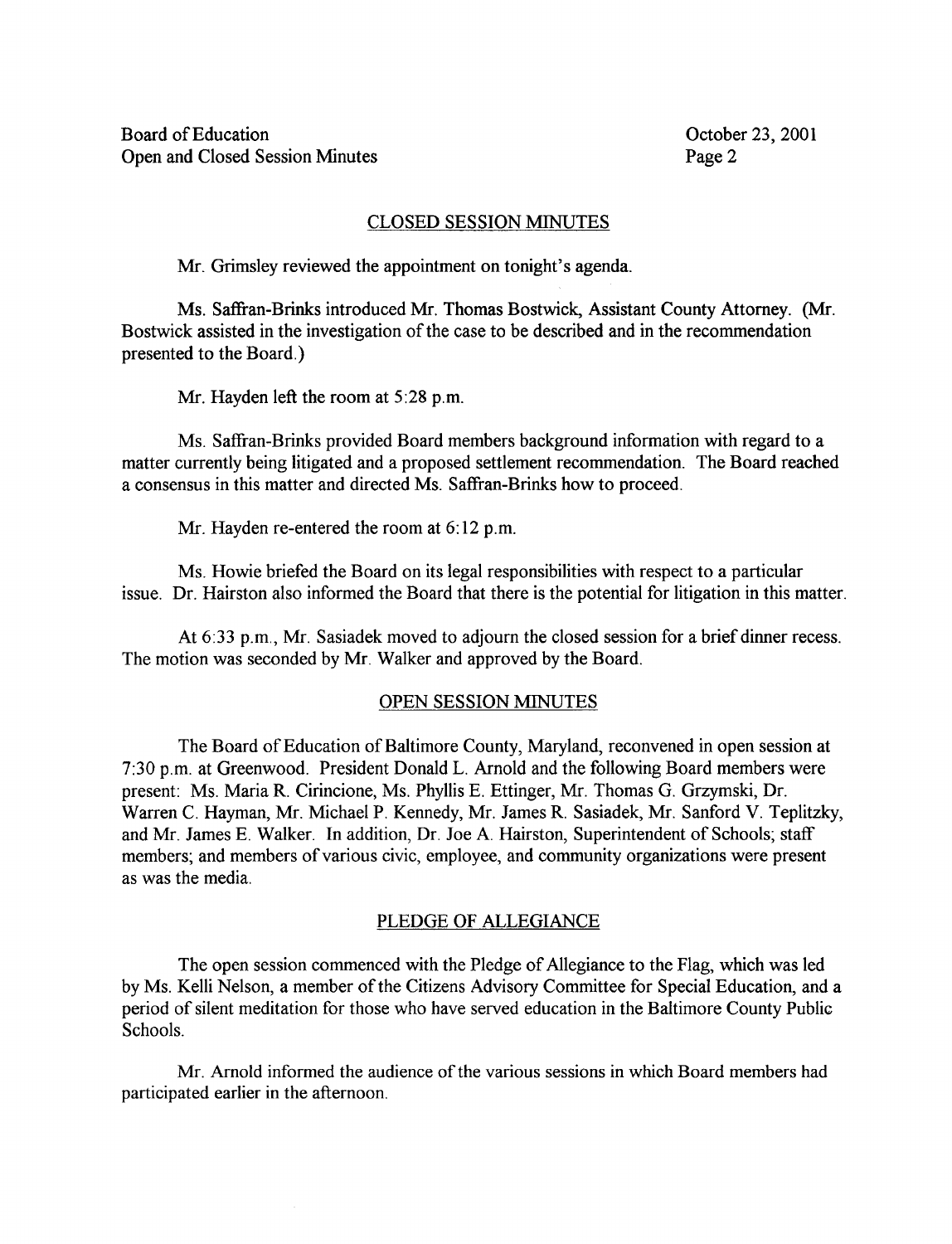Board of Education Constantine Constanting Correct Constanting Correct Constanting Correct Constanting Correct Constanting Correct Constanting Correct Constanting Correct Constanting Correct Constanting Correct Constanting Open and Closed Session Minutes

### MINUTES

Hearing no additions or corrections to the open and closed session minutes of September 20, 2001, and the Report of the Capital Budget Public Hearing and Work Session, October 1, 2001, Mr. Arnold declared the minutes approved as presented.

Mr. Hayden and Ms. Jung entered the room at 7:33 p.m.

#### SPECIAL ORDER OF BUSINESS

Mr. Arnold presented Commissions from Governor Parris Glendening to new Board members, Thomas G. Grzymski and Maria R. Cirincione, and to re-appointed Board member, Warren C. Hayman.

#### SUPERINTENDENT'S REPORT

Dr. Hairston announced that he and County Executive Ruppersberger presented awards at last night's band festival at Towson University .

Dr. Hairston informed Board members and the audience that this morning, Mr. Arnold and Ms. Bonham accepted <sup>a</sup> plaque presented by the County Executive and the Baltimore County Workforce Development Council in appreciation for the school system's outstanding contribution to workforce development.

Dr. Hairston stated that Bradley Boggs, a Sparrows Point High School student, has been selected as the Baltimore Ravens' Athlete of the Week. Bradley has also been selected as one of the 2002 Olympic torch carriers. What makes Bradley's accomplishment so unique is that Bradley is legally blind. Dr. Hairston stated Bradley is another example of the quality of students in the Baltimore County Public Schools.

Dr. Hairston announced that Peggy Bagwell, counselor at Woodbridge Elementary School, has been named Maryland Elementary School Counselor of the Year, and Mary Ann Matthews, counselor at Lansdowne High School, has been named Maryland Counselor of the Year.

Dr. Hairston recognized two Japanese educators in the audience who are visiting Baltimore County Public Schools as part of a cooperative program with the Maryland State Department of Education.

#### OLD BUSINESS

#### Revisions to Policy 1280 - Boundary Change Practices

Mr. Hayden requested that the term, "Executive Leadership Team," be defined after the first appearance of the term in the policy .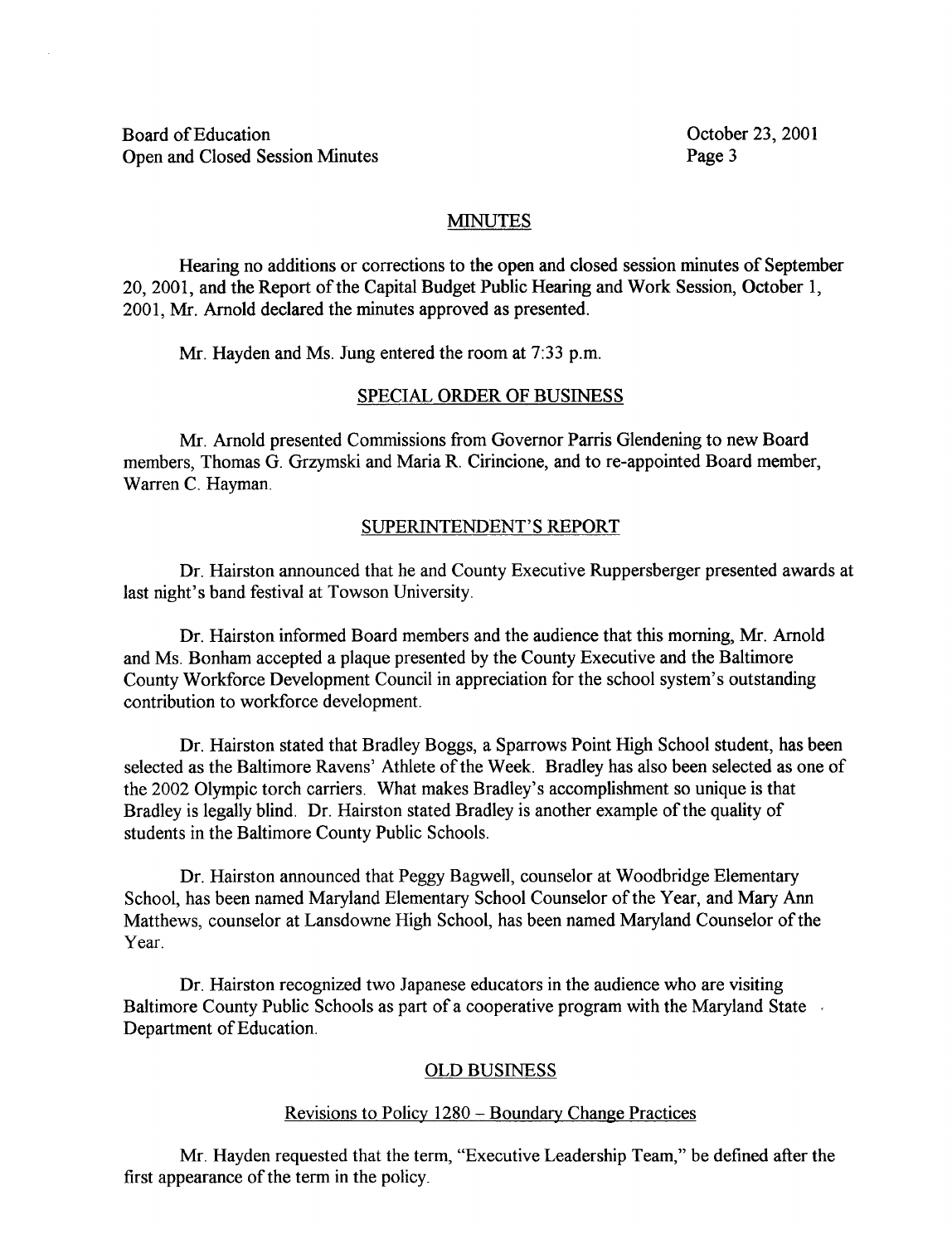# Revisions to Policy 1280 (Cont.)

Mr. Teplitzky moved to accept the policy revisions as amended by Mr. Hayden. The motion was seconded by Mr. Kennedy and approved by the Board.

## REPORTS

The Board received the following reports :

- A. Report on Testing Procedures and Security-Ms. Donna Flynn, Executive Director of Assessment, noted three  $(3)$  sections to the report--Training, Administration, and Local School System Responsibilities-and highlighted a few points. This included the selection of the school test coordinator and some of his/her responsibilities . Ms. Flynn noted that the school system is charged by the State, in a document entitled, "Maryland Accountability Coordinators' Handbook," which specifies the duties of local accountability coordinators. She noted an item on tonight's agenda for reimbursement of reprinting test booklets that is related to a lapse of security in one of our schools.
- $\mathbf{B}$ . Report on Elementary Reading Series-Ms. Kathleen McMahon, Executive Director for Elementary Programs, introduced Ms. Jane Lichter, Supervisor in Elementary Programs, who provided a Power Point presentation on the implementation of the elementary reading series .

Ms. Lichter responded to <sup>a</sup> question from Ms. Ettinger regarding how the Early Childhood Office is working to alleviate the stress felt by kindergarten teachers, particularly those who teach half-day classes, with regard to the amount of material to be covered.

Mr. Grzymski complimented Ms . McMahon and Ms. Lichter on their efforts in securing parent feedback. He suggested going into the community if PTA and area advisory council meetings do not provide the kind of broad-based perspective needed.

Mr. Kennedy acknowledged that the implementation of the new reading series might cause additional work for teachers during the first year. He also noted that the pilot teachers indicate an easing of the workload after the first year. Ms. McMahon stated <sup>a</sup> good strategy might be the creation ofa video by second year teachers for first year teachers. She indicated technology options would be investigated to make sharing messages among teachers easier.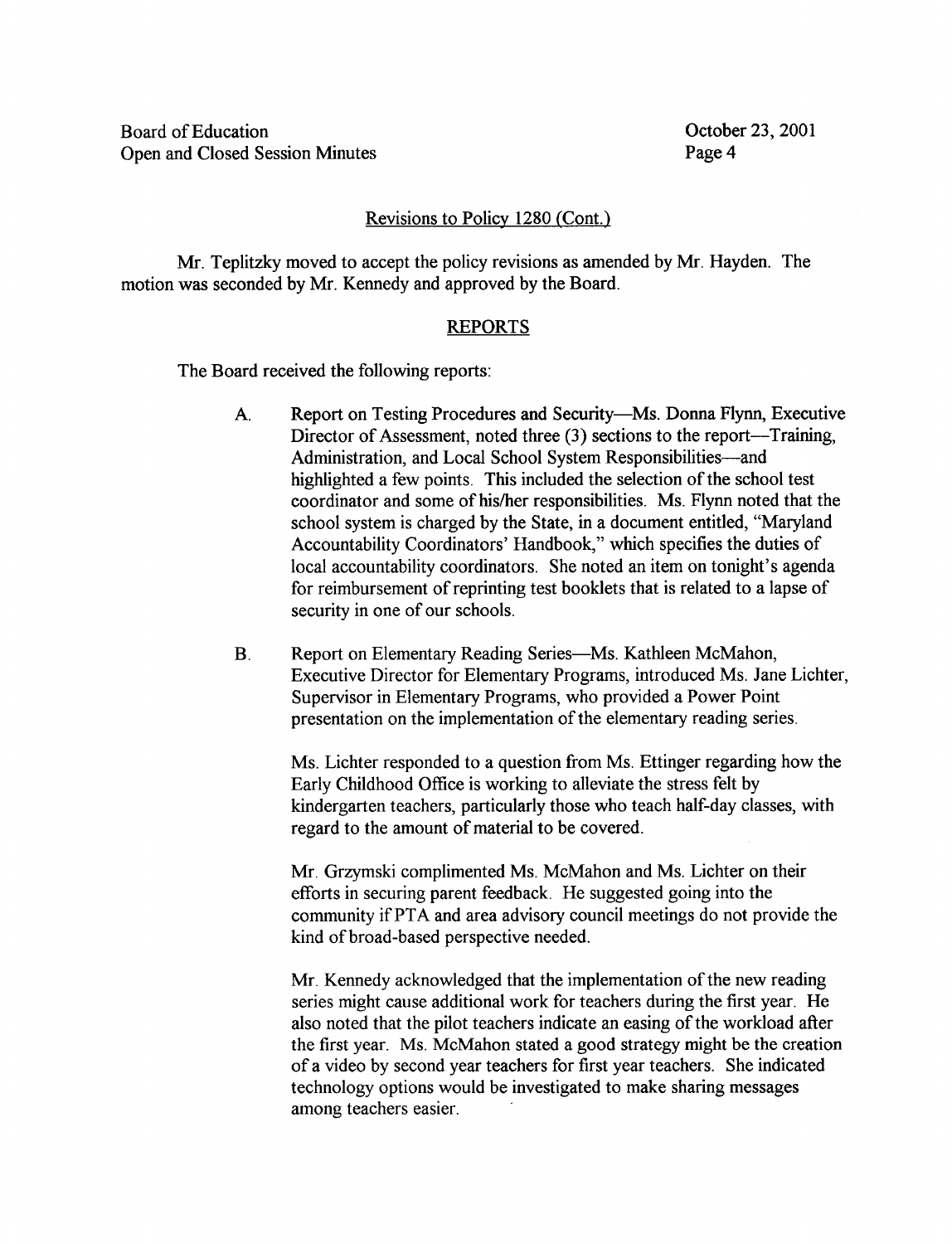## REPORTS (Cont.)

Dr. Hayman shared his concern about alignment with what is mandated by the State with regard to multicultural education and middle school programs. He also inquired about assessment for the program.

With regard to the alignment with multicultural education, Ms. Johns stated that she has been directed by Dr. Hairston to work with staff to put together a plan. Dr. Dezmon and others are coordinating this effort, which will be brought to the superintendent for his approval. With respect to Dr. Hayman's question about assessment, Ms. Johns responded that Ms. Flynn would be working with an outside researcher to evaluate the program.

Finally, Dr. Hayman suggested that each school be required to create a Home/School Connection document for parents .

Ms. Ettinger shared her hope that when data on the reading program is received and analyzed, it will be disaggregated.

In response to <sup>a</sup> question from Ms. Ettinger, Ms. Lichter stated that teachers of grades 4 and 5 may continue to use previous literature units along with the recently revised literature units, as long as the lessons are aligned with the Maryland Learning Outcomes. For teachers of grades 1-3, the alignment has not yet been done. The lessons developed by those teachers can be used as long as they are aligned with the Maryland Learning Outcomes.

Ms. Ettinger asked if the committee that assisted with the selection process of the new reading program is still in existence. Ms. McMahon stated the committee was updated at the end of the school year and at the start of this school year. The group received a first quarter report with an update of what has happened thus far and what's been planned. The group will be brought together mid-year to provide their perspectives .

Mr. Walker inquired about collaboration with the Academic Intervention Team (AIT), to which Ms. Lichter described how the AIT participates in staff development, answers questions, and attends training sessions. Mr. Walker was assured that Ms. Copple and the Team work closely with Ms. McMahon and Ms. Lichter.

C. Report on Title I Public School Choice Transfer-Mr. Boone briefed the Board on the status of the Title I School Transfer Options for Woodlawn Middle School and Sussex Elementary School. Letters have been mailed to families of Woodlawn and Sussex students, and community meetings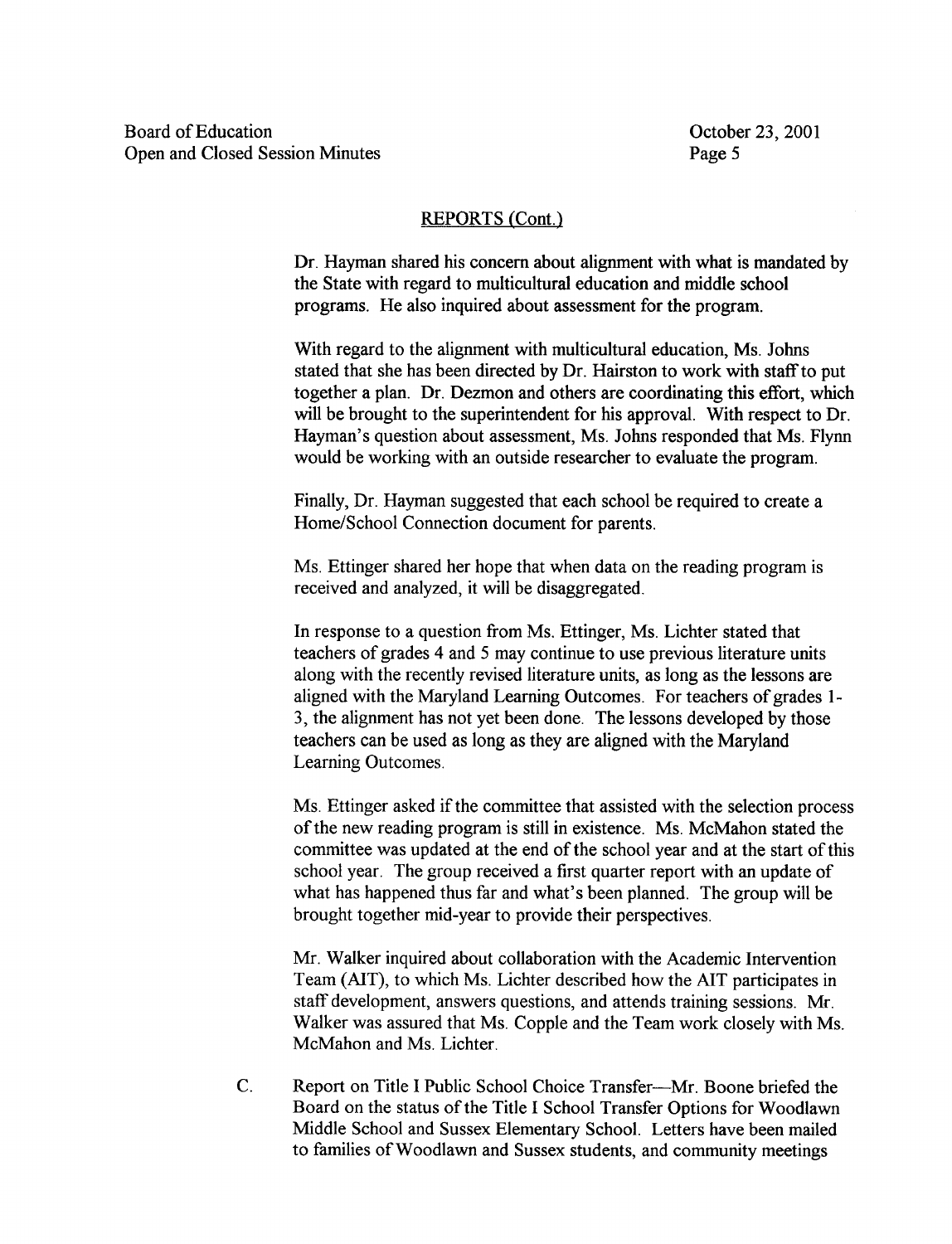# REPORTS (Cont.)

have been held. Applications for transfer will be accepted until October  $26<sup>th</sup>$ , and the selection process will occur on October  $31<sup>st</sup>$ . At this point, there are very few requests for transfer from either school.

Mr. Sasiadek stated he was pleased that most parents are choosing to keep their children in the home school, where support is being provided. He further asked that the Board be kept abreast as to how we fare in this process compared to other urban school systems .

- D. Report on Results Review—Ms. Flynn noted the report is divided into three (3) sections:
	- Sixteen (16) Indicators of Progress,
	- $\bullet$  Sixteen (16) key strategies that were outlined in the *Blueprint for* Progress, and the
	- Appendix.

Through a Power Point™ presentation, Ms. Flynn highlighted several aspects of the report, including:

- System Attendance Baltimore County Public Schools met the state standard of 94% last year. The disaggregated data showed attendance in elementary school is stronger than in middle or high school.
- Comprehensive Test of Basic Skills (CTBS) In grade 2 reading, our scores have stayed the same over the last two years, but the system scored higher than the national norm.

In grades 4 and 6 reading, Baltimore County Public Schools exceed the national norm.

In grade 2 mathematics, a significant increase was achieved. In grades 4 and 6, the national norm was exceeded.

Ms. Flynn noted areas where data is not available-MSPAP, IMAP, and grade level standards for promotion .

- Drop-out Rate Baltimore County's drop-out rate is below the state's 3% standard. Ms. Flynn noted that males, as a group, do not meet the standard.
- Passing Rates (Baltimore County Public Schools Exams) In preparation for the High School Assessments, the school system has established end-of-year course exams in high school.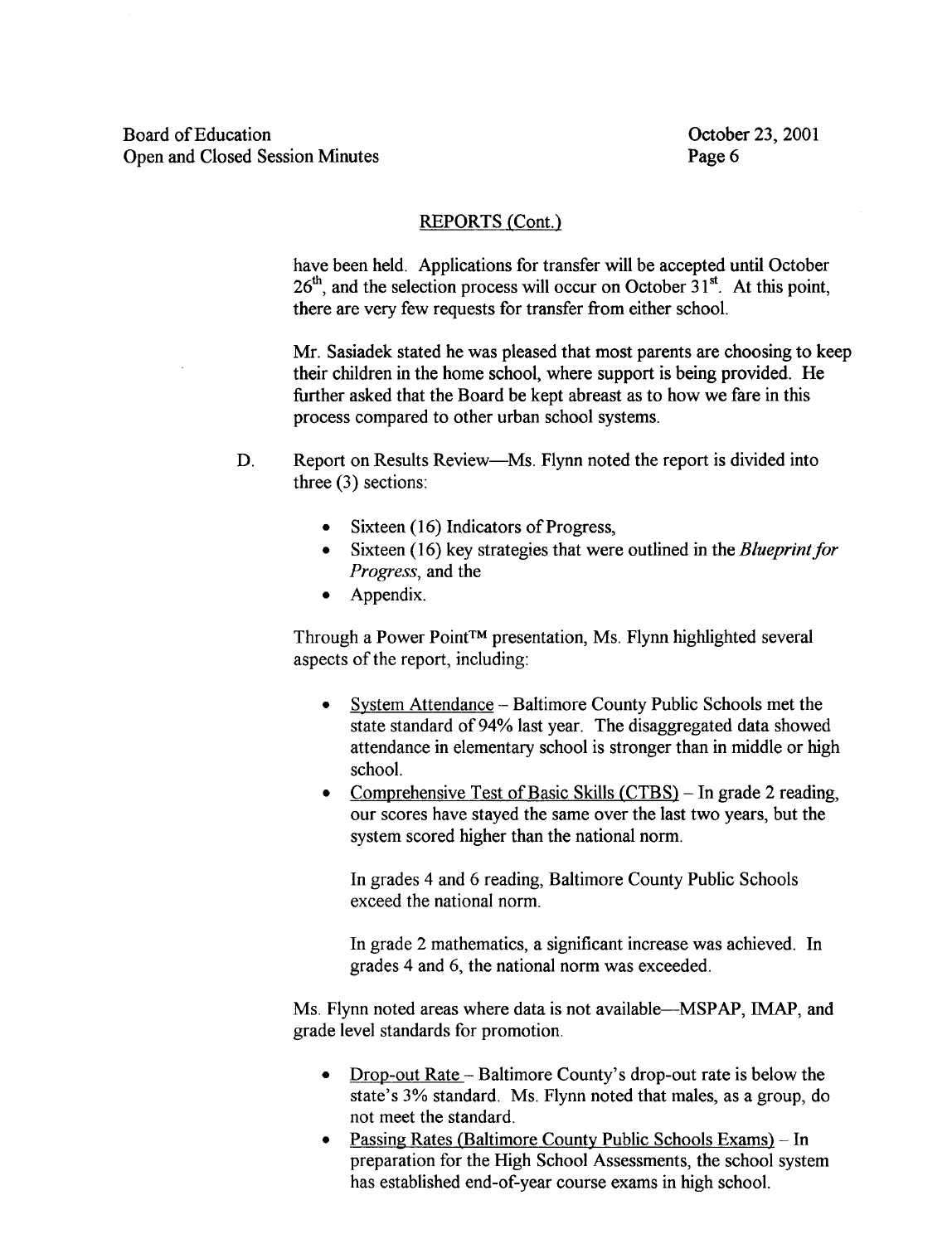Board of Education Constantine Constanting Correct Constanting Correct Constanting Correct Constanting Correct Constanting Correct Constanting Correct Constanting Correct Constanting Correct Constanting Correct Constanting Open and Closed Session Minutes

## REPORTS (Cont.)

Significant improvement has been seen in Algebra <sup>I</sup> exam scores over two years.

- Advanced Placement Examinations Baltimore County Public Schools' pass-rate exceeded all other groups.
- SAT Combined Verbal and Math Scores For 2000-01, Baltimore County Public Schools scores are higher than the state and the nation. When looking at SAT scores by race, our performance mirrors the state and nation.
- Parent Satisfaction A higher percentage of positive responses were received at the elementary level to the statements, "The school sees parents as important partners" and "This is a good school."

Mr. Teplitzky noted the drop in PTA membership in middle and high schools and encouraged the PTSA's to work on demonstrating that those parents who do participate, feel better about the school, and, in turn, the school benefits. Mr. Hayden also encouraged more active participation in PTA's.

Dr. Hayman suggested broadening the definition of "involvement" with regard to PTA membership as an indicator of involvement. He also suggested broadening the definition of "achievement." to include information such as, suspensions/expulsions and club membership and participation. Noting the serious performance gap between African-Americans and those who are not, particularly in the area of SAT's and AP's, Dr. Hayman inquired as to the status of the school system's partnership with The College Board. Ms. Collins, Executive Director of Secondary Programs, responded that a plan for this year is currently being developed. (Plans must be rewritten each year.)

Mr. Teplitzky asked Ms. Fromm to provide an update on the bus driver shortage. Ms. Fromm stated there are currently four (4) vacancies in the Southwest Area and two (2) in the Northwest Area. Twenty-five (25) people are participating in orientation, and 16 have learners' permits.

#### PERSONNEL MATTERS

On motion of Mr. Kennedy, seconded by Ms. Ettinger, the Board approved the personnel It matters as presented on Exhibits H, I, J, and K. (Copies of the exhibits are attached to the formal minutes.)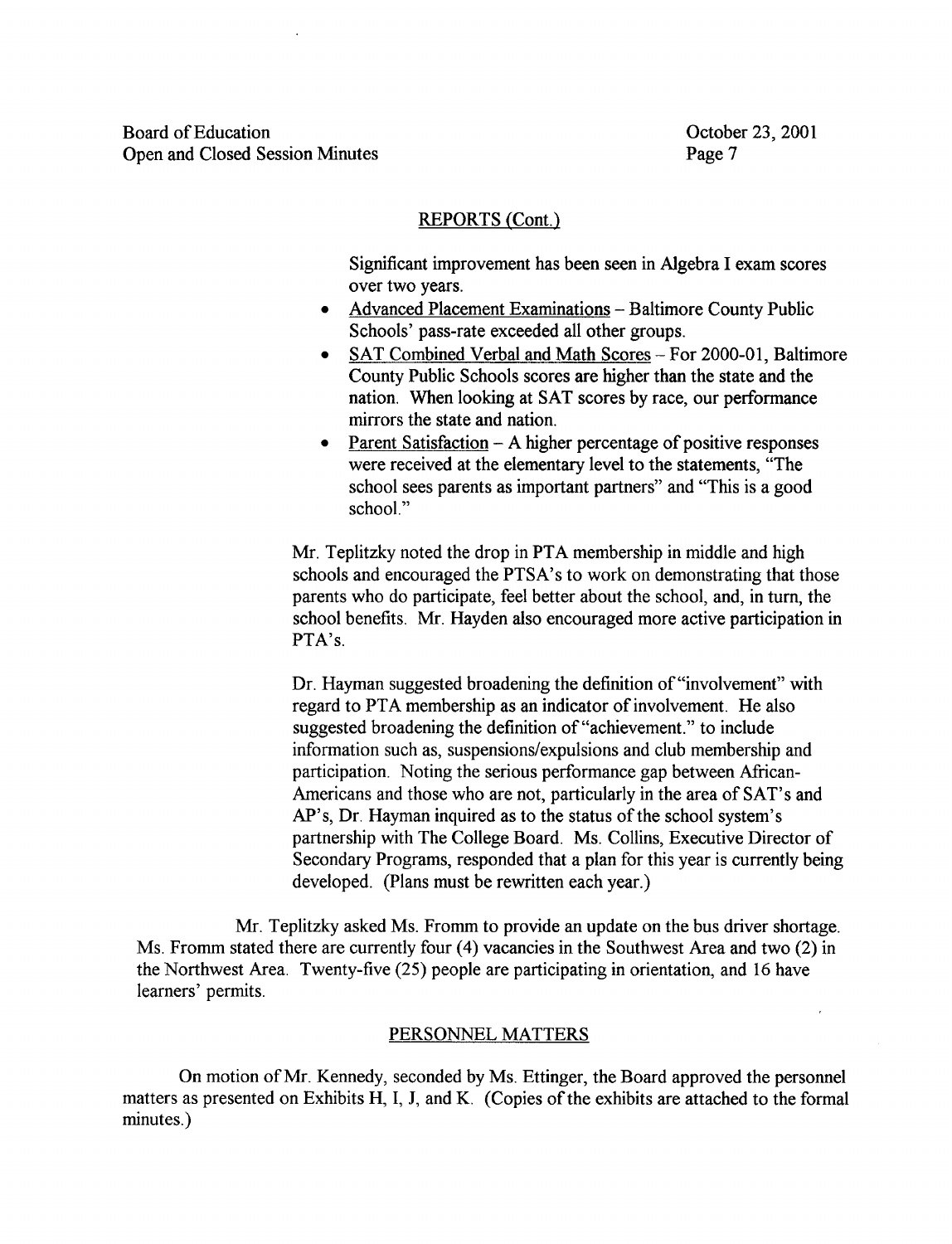# CONTRACT AWARDS

Mr. Hayden pulled item 2.

and 4. On motion of Mr. Kennedy, seconded by Ms. Ettinger, the Board approved items 1, 3,

- 1. Supplies Contract: Ceiling Tile
- $3<sub>1</sub>$ Telephone Maintenance
- 4. Travel Services (One-Year Extension)

# Item 2

On motion of Mr. Kennedy, seconded by Ms. Ettinger, the Board approved item 2. Mr. Hayden abstained from discussion and voting on this item.

2. Supplies Contract: Electrical Supplies

# BUILDING COMMITTEE

The Building Committee, represented by Mr. Kennedy, recommended approval of items 1-6 . The Board approved these recommendations

- 1. Running Track Replacement Catonsville High School
- 2. Electrical Service Upgrade Holabird Middle School
- 3 . Fee Acceptance Consultant Design Services for Computer Lab Chesapeake High School
- 4. Change Order Major Maintenance Renovation Project Westowne Elementary School
- 5. Change Order Design Services for Major Maintenance Renovation Project - Sandalwood Elementary School
- 6. Rescission of Contract Award Reroofing of Franklin Elementary School

# REIMBURSEMENT TO MARYLAND STATE DEPARTMENT OF EDUCATION

On motion of Dr. Hayman, seconded by Mr. Walker, the Board approved reimbursement to the Maryland State Department of Education in the amount of \$115,000 for the reprinting of test booklets.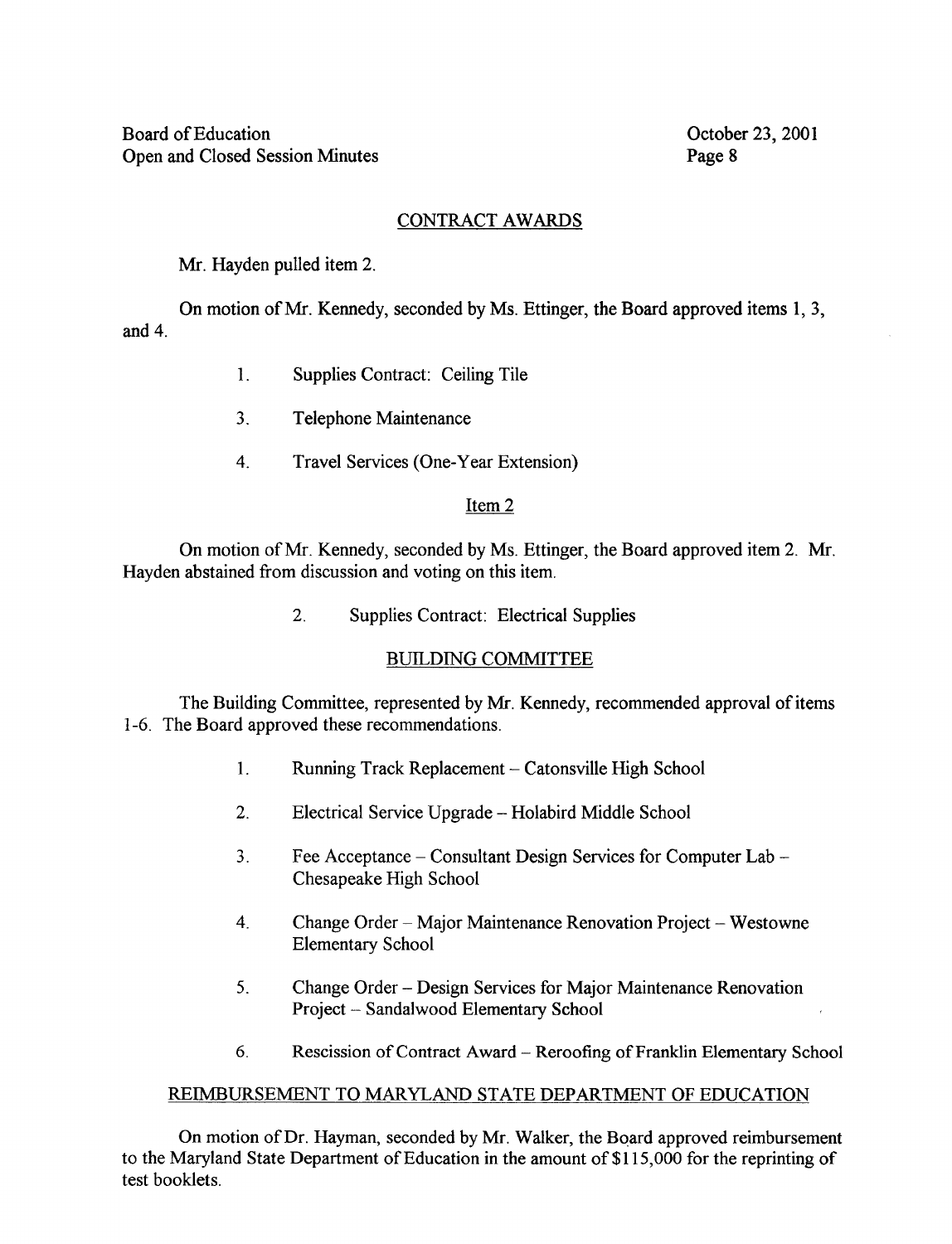## FIELD TRIPS AND FOREIGN TRAVEL

Ms. Bailey requested Board approval of <sup>a</sup> recommendation to cancel all foreign travel for 2001-02 . Out-of-state and overnight field trips would be reviewed on a case-by-case basis. Day trips would be permitted at the principal's discretion .

Mr. Arnold recommended that the Board discuss the issue tonight and delay a vote on the recommendation until the next Board meeting to allow time for public comment.

Ms. Bailey distributed information to Board members containing the latest information on field trips already scheduled.

Mr. Teplitzky stated he was opposed to <sup>a</sup> systemwide cancellation on foreign travel through the end of the school year. He recommended some limitations, i.e., a complete review of the planned trips by the schools to determine if students would be safe. He also suggested the purchase of travel insurance that would allow last-minute cancellation of the trip if there were a State Department alert on travel. Mr. Teplitzky also stated it would be appropriate to update the waiver of liability forms to ensure parents are making informed decisions on whether or not they want their children to travel.

Ms. Bailey noted one of the issues raised by parents is the loss of money already paid should a trip be cancelled.

Mr. Hayden stated, as <sup>a</sup> parent, foreign travel provides invaluable experience to <sup>a</sup> child's growth, and parents should decide whether travel is safe for their children.

Dr. Hayman agreed with the points made by Mr. Teplitzky and Mr. Hayden. He also shared his concern that other important issues in this system go without a response that would make a difference .

Ms. Ettinger agreed with the value of foreign travel, but as a Board member, felt responsible for the safety of our students.

Ms. Jung questioned whether "foreign travel" should include Canada or Mexico . She expressed her opinion that the school system should continue under the current field trip policy until further notice. Ms. Jung noted that everyone has <sup>a</sup> heightened sense of responsibility and concern, and she felt that with the combined intelligence of the staff, Board, and parents, reasonable, acceptable, and in most cases, safe conclusions would be made.

Mr. Walker stated his concern for student safety and also shared his feeling that principals should not have to determine whether or not to cancel or deny field trips.

Mr. Sasiadek welcomed community input on this issue . He stated that while he didn't want to overreact to this situation, he wanted to hear from the community and react on the side of caution .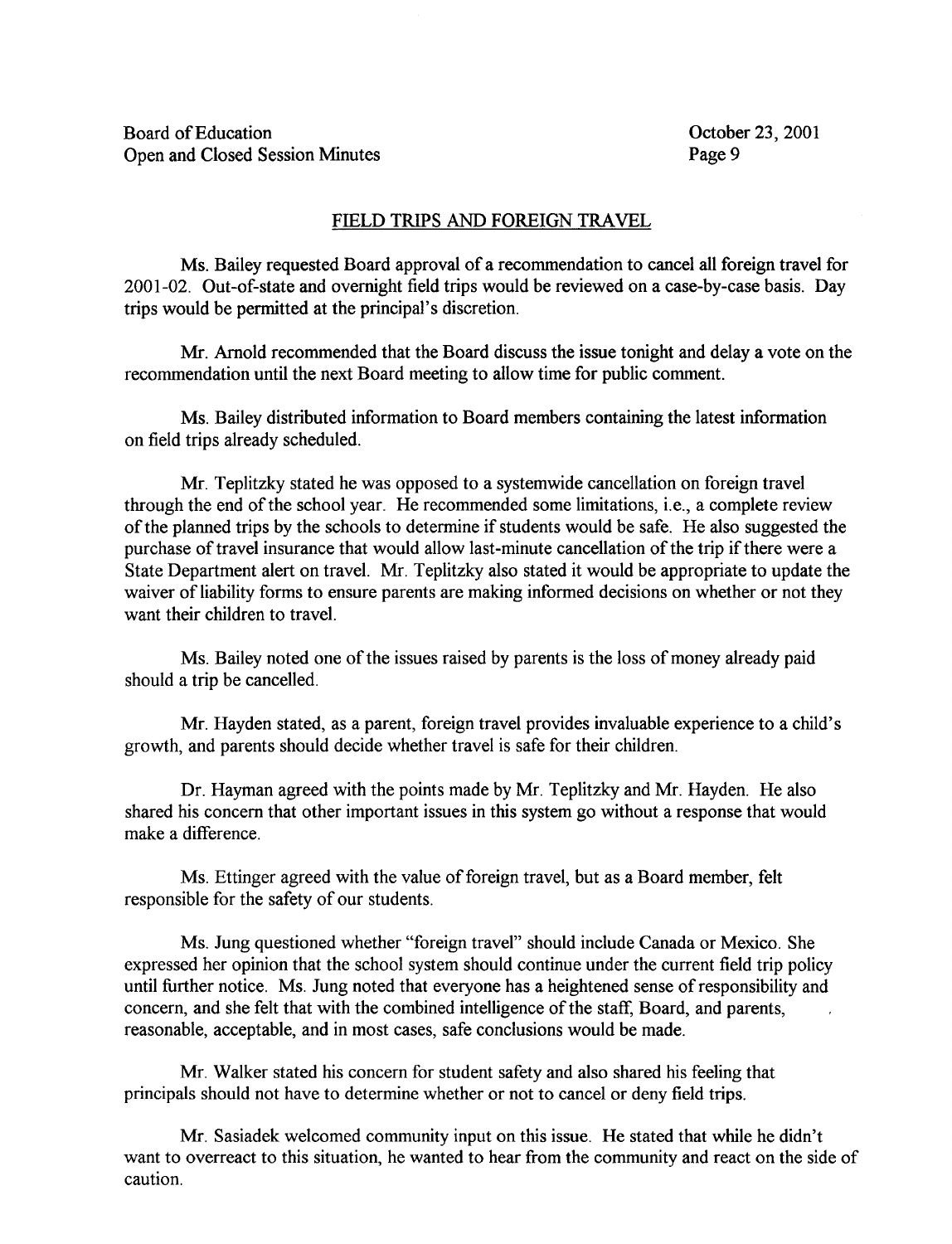### FIELD TRIPS AND FOREIGN TRAVEL (Cont.)

Mr. Grzymski shared his experience of being stranded in California on September  $11<sup>th</sup>$ and hoped our students and staff would never be in that situation. He stated he would support the recommendation because it is consistent and safe.

Ms. Cirincione welcomed the opportunity for citizen input and stated the need to be flexible should the situation change. She echoed Mr. Teplitzky's comments on the importance of foreign travel.

Mr. Arnold explained the purpose of his suggestion to delay voting on this issue was due to the magnitude of this situation and to make sure all points are considered before making a determination.

Mr. Teplitzky proposed adopting the recommendation for day trips within Maryland. He also recommended approval of the recommendation for out-of-state and overnight travel, with the change that the review process be expedited. (A decision on foreign travel could be made at the next meeting.) He noted, in both cases, the plans must be reviewed and determined appropriate and safe.

Mr. Arnold announced that the school system's legal counsel would, if requested, review any travel contracts involving foreign trips and offer advice in the process.

Ms. Ettinger noted that embedded in the proposal for out-of-state travel is conditional approval subject to review a week prior to the trip. She agreed with Mr. Teplitzky's suggestion for adoption of the policy for day trips, out-of-state, and overnight travel. Ms. Ettinger noted that a delay in acting on the foreign travel proposal would allow schools on the verge of making a decision time to look at their options—travel insurance, contracts, and contractual arrangements that would add flexibility.

Mr. Teplitzky moved approval of the recommendation with regard to day trips, overnight, and out-of-state field trips. The motion was seconded by Mr. Hayden. The recommendation calls for a case-by-case review, and where necessary, an expedited review of overnight and outof-state field trips.

Mr. Kennedy questioned whether conditional approval could be rescinded at the last minute, if the situation warrants. Ms. Bailey responded by stating that communication with parents will need to take place so they are aware that conditional approval could be rescinded and the school system would not be financially liable.

The motion made by Mr. Teplitzky and seconded by Mr. Hayden was unanimously approved by the Board.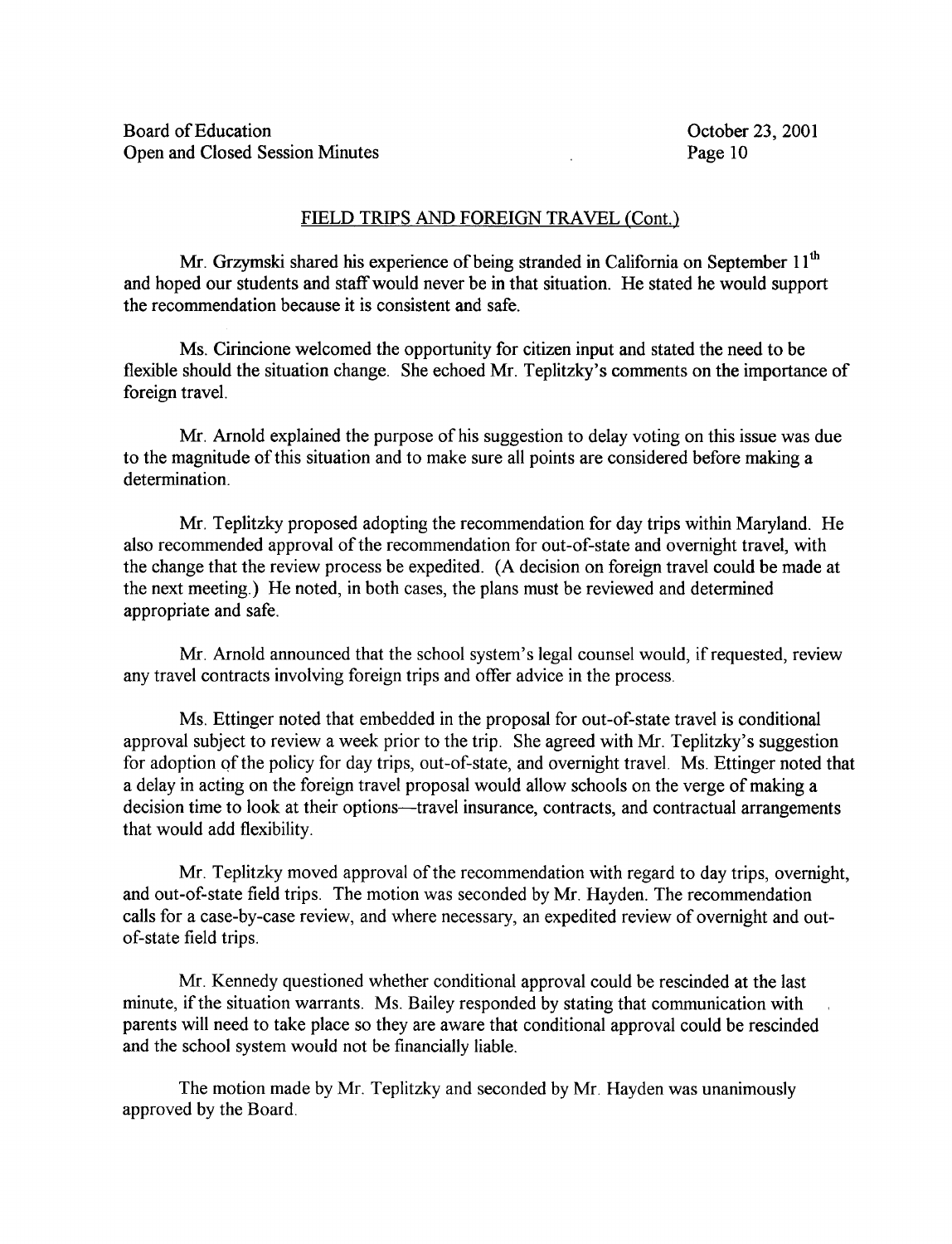## INFORMATION

The Board received the following as information :

Minutes of the Citizens Advisory Committee for Special Education meeting, September 10, 2001.

# ANNOUNCEMENTS

Mr. Arnold made the following announcements:

- $\triangleright$  On Thursday, October 25, 2001, the PTA Council will hold its annual Fall Workshop at 6:00 p.m. at Cockeysville Middle School.
- $\triangleright$  The next regularly scheduled meeting of the Board of Education of Baltimore County will be held on Tuesday, November 6, 2001, at Greenwood. The meeting will begin with an open session at 5:00 p.m. After the Board adjourns to meet in closed session, followed by a brief dinner recess, the open meeting will reconvene at approximately 7 :30 p.m. The public is welcome at all open sessions.

## PUBLIC COMMENT

Mrs. Mary Urquhart, a parent representing the Advisory Committee for Alternative Education, described her son's positive experience in the Maryland's Tomorrow program at Chesapeake High School.

Ms. Teresa LaMaster, Chair of the Citizens Advisory Committee for Special Education, distributed copies of data taken from the Maryland State Department of Education web site that showed the relationship of achievement between regular education students and special education students. She requested a "rigorous analysis" of the achievement of students with disabilities in Baltimore County Public Schools . Ms. LaMaster asked for another report this school year to look at the achievement with students with disabilities or achievement gaps, in general, looking at trends in several of the cohorts. She asked for a written response to indicate whether such a report would be forthcoming. With regard to the implementation of the elementary reading series, she expressed concern about how the reading series is being implemented in special education.

Mr. Boyd Crouse, Chair of the Southeast Area Educational Advisory Council, thanked the Board for seeking community input on the foreign travel issue. He also echoed Dr. Hayman's thoughts on alignment of our priorities. Mr. Crouse commended the culinary students at Sollers Point/Southeast Technical High School who provided dinner prior to the Southeastern Area pre-budget meeting recently. He also highlighted some of the speakers' concerns voiced at the meeting.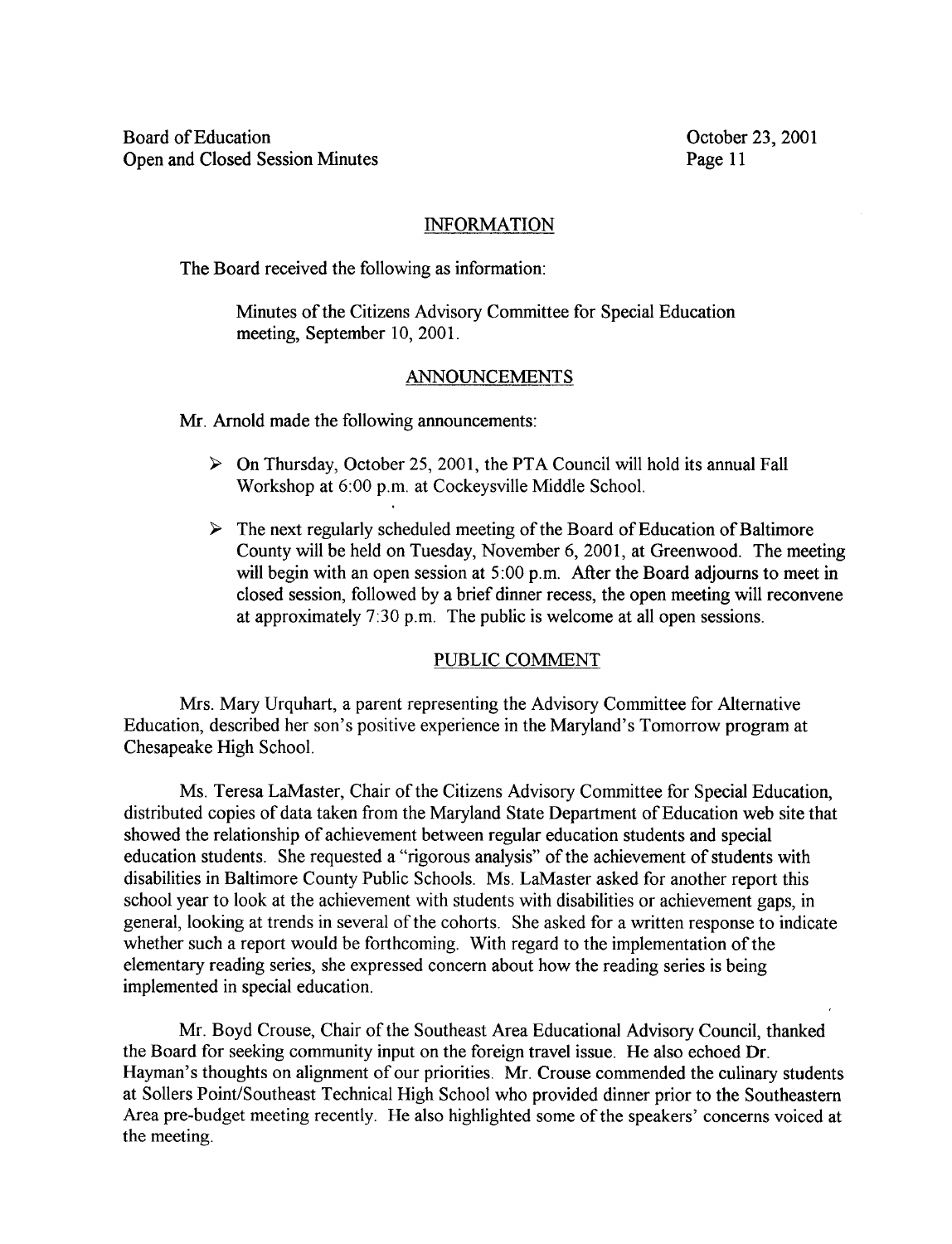#### PUBLIC COMMENT (Cont.)

Ms. Meg O'Hare, Chair of the Northeast Area Educational Advisory Council, commented on the potential of the reading series workbook being used as a parent home/school connection tool. She shared her concern that students might not have a workbook next year, as they do this year. With regard to the number of responses shown for a specific statement on the Parent Involvement Survey (page 16 of Following the Blueprint for Progress...,), Ms. O'Hare felt there was room for improvement and that, perhaps, the system should look into using an electronic tool for surveying parents on an annual basis, rather than once every two years. Finally, Ms. O'Hare urged the Board to follow Dr. Hairston's leadership with respect to the recommendation on foreign travel.

Mr. Lorinzo Foxworth, <sup>a</sup> representative of the Minority Achievement Advisory Group (MAAG) spoke about the group's recent activities. The group has set an agenda for the year, and its goals are in sync with Baltimore County Public Schools . MAAG has reviewed the Student Behavior Handbook and suggested revisions be considered to eliminate duplication and to clarify other areas . As <sup>a</sup> member of the High School Assessment Committee, the MAAG representative noted there are many questions that need to be addressed . He asked the Board to continue its emphasis on the achievement gap.

Ms. Laura Nossel, President of the PTA Council of Baltimore County, acknowledged the decrease in PTA membership and noted it does not necessarily indicate <sup>a</sup> decrease in parent involvement. She stated that national and state dues have increased, but dues have not increased locally. With regard to the key strategies, Ms. Nossel stated she was glad to see a staff development calendar. On the elementary reading series, Ms. Nossel recommended the inclusion of tips or suggestions for parents in school newsletters. She shared her appreciation to the Board for parent and student input on the subject of foreign travel. Referring to the decrease in parent involvement from elementary school to middle school and from middle school to high school, Ms. Nossel reminded everyone that there are more opportunities for parents to be involved at the high school level through other organizations, such as sports and band, more so than at the middle school level.

Mr. Mark Beytin, President of the Teachers' Association of Baltimore County, noted the efforts of Ms. McMahon and her staff and Deputy Superintendent Johns in addressing concerns and coordinating strategies to help decrease teacher discomfort with the new elementary reading series. He noted that we have reached <sup>a</sup> turning point in communication and collaboration that signals stronger working relationships in the future. Finally, Mr. Beytin congratulated the teachers and students for their work thus far in improving student achievement and noted there is more to be done, especially in the area of minority achievement.

Noting the absence of speakers to address the proposed revisions to Policy 1230, Mr. Arnold reminded everyone that the Board would vote on the revisions on November  $6<sup>th</sup>$ .